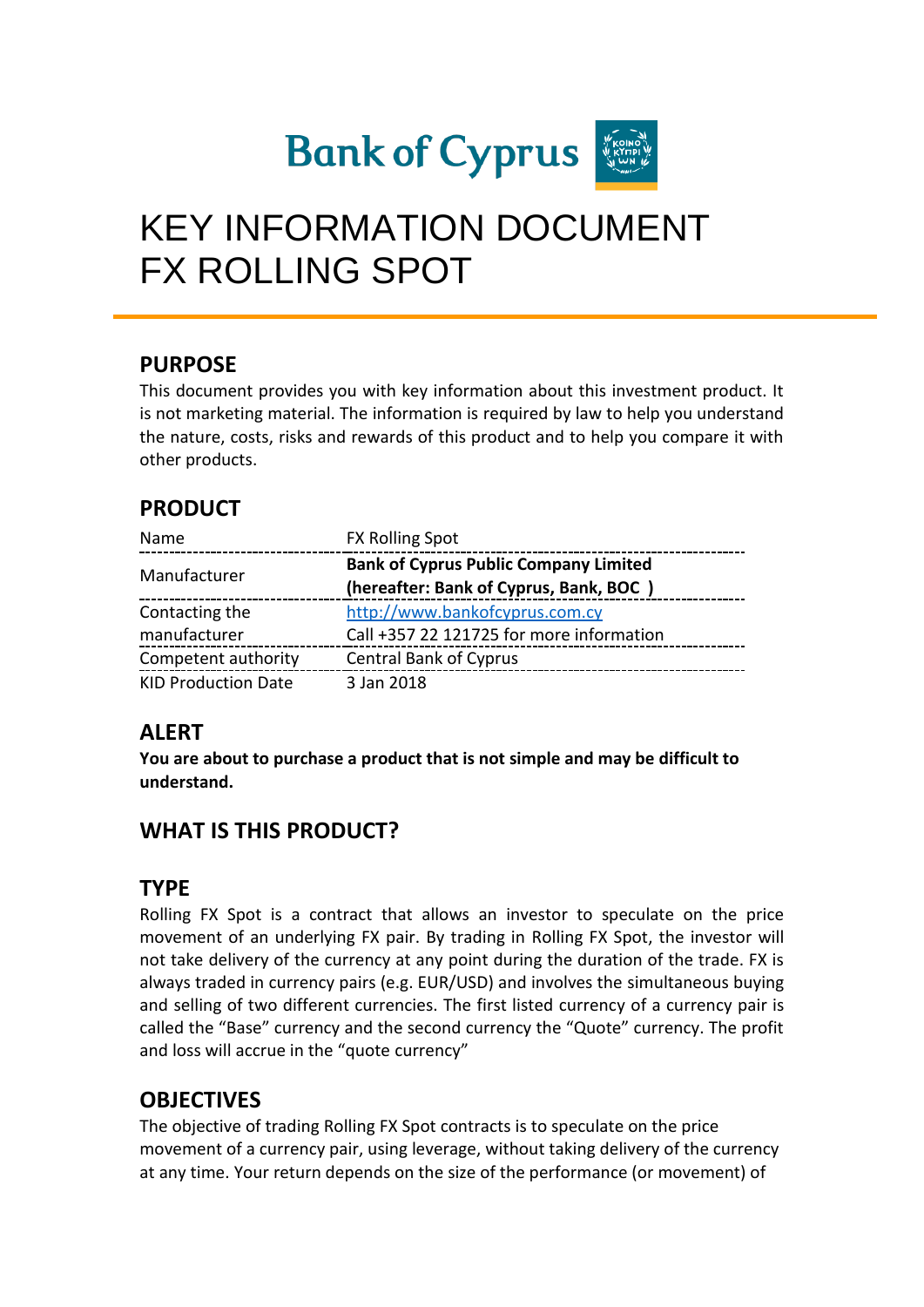the underlying currency pair and the size of your position. For example, if you believe that EUR will increase in value in relation to the USD, you will buy EUR on FX Spot EUR/USD contract (also known as "going long") with the intention of selling it later at a higher price. The difference between the price at which you buy and sell equates your profit minus any other costs (see details below). On the other hand if you believe that the EUR will weaken in value in relation to the USD, then you will sell EUR on FX Spot EURUSD contract (also known as "going short") with the intention of buying it later at a lower price. The difference between the price at which you sell and buy equates your profit minus any other costs (see details below). However, in both circumstances, if the market moves in the opposite direction to the one you have predicted, you will suffer losses.

This product is entered into for the purpose of speculation or hedging and is commonly traded on margin (leveraged trades). Margin refers to the use of a small amount of capital to support an investment of a larger exposure. Trading with leverage can magnify both the profits and losses you make in relation to the investment.

## **INTENDED RETAIL INVESTOR**

Trading in this product will not be appropriate for everyone. This product would commonly be used by persons who want to generally gain short term exposures to financial instruments/markets and is intended for clients who:

- have knowledge of or experience in complex financial instruments
- are trading with money which they can afford to lose the entire amount invested
- have a high risk tolerance consistent with the risk indicator in this document
- understand the impact of and risks associated with margin trading.

#### **TERM**

Rolling FX Spot is an execution-only product and generally therefore has no recommended holding period. Rolling FX Spot trades do not settle. Instead, open positions held at the end of a trading day are rolled forward to the next available business day.

## **WHAT ARE THE RISKS AND WHAT COULD I GET IN RETURN?**



#### **RISK INDICATOR**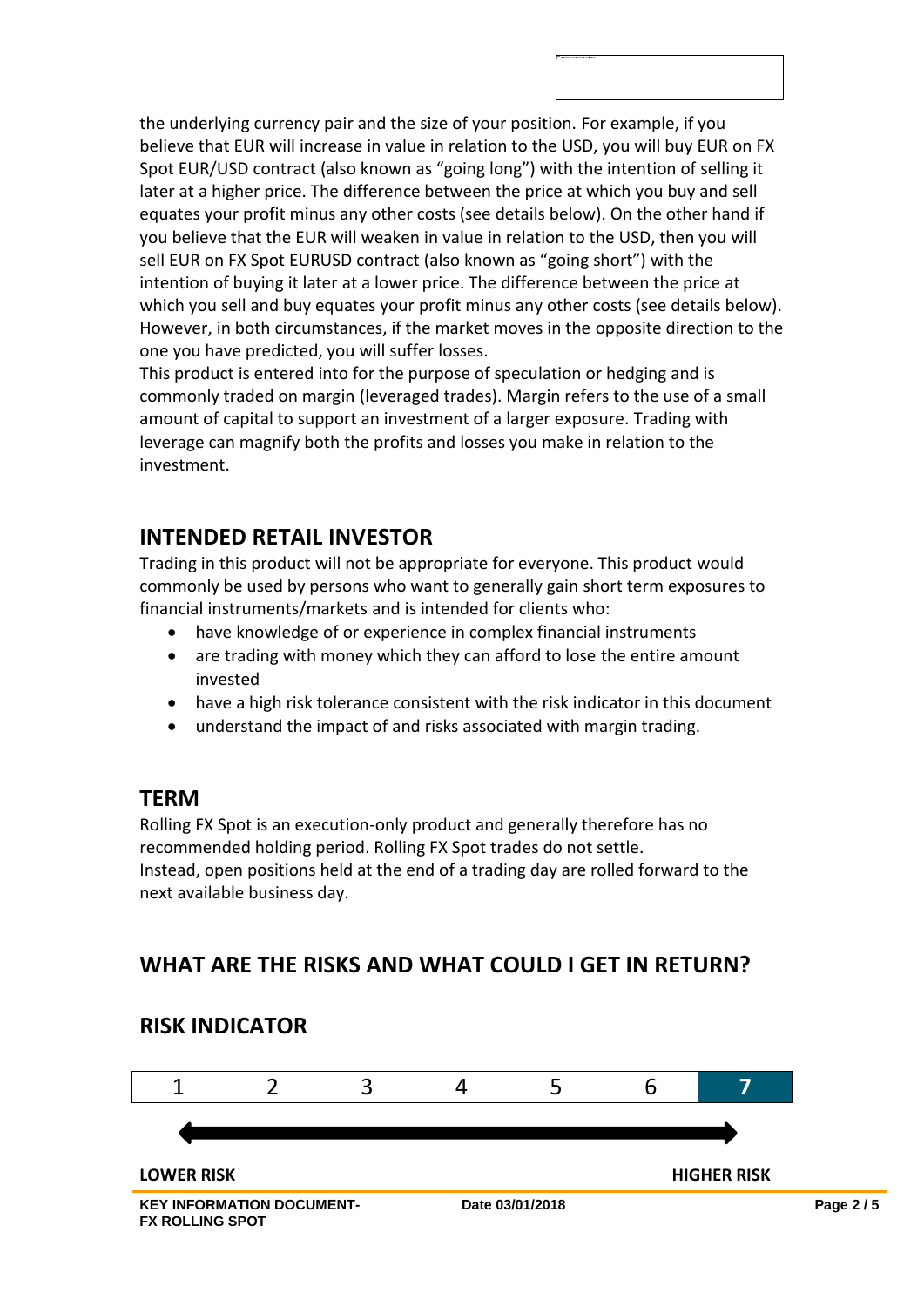

The summary risk indicator is a guide to the level of risk of this product compared to other products. It shows how likely it is that the product will lose money because of movements in the markets or because we are not able to pay you. We have classified this product as 7 out of 7, which is the highest risk class. This rates the potential losses from future performance at a very high level. Be aware of currency risk. You may receive payments in a different currency, so the final return you will get depends on the exchange rate between the two currencies.

This risk is not considered in the indicator shown above. In some circumstances you may be required to make further payments to pay for losses. Trading risks are magnified by leverage – the total loss you may incur may significantly exceed the amount invested. Values may fluctuate significantly in times of high volatility or market/economic uncertainty; such swings are even more significant if your positions are leveraged and may also adversely affect your position. As a result, margin calls may be made quickly or frequently. In the event of default, BOC shall seek to immediately terminate, cancel and close-out all or part of any outstanding positions and any shortfall will be borne by you. Trade only after you have acknowledged and accepted the risks. You should carefully consider whether trading in leveraged products is appropriate for you.

There are several types of risks associated with trading of Rolling FX Spot (e.g. Market Risk, Price Risk, Foreign Exchange Risk, Operational Risk, Regulatory and Legal Risk etc.) that are analysed in the Pre-Contractual Information Package that is provided to you by the Bank [\(click here\).](https://www.bankofcyprus.com.cy/globalassets/wealth/mifid-ii/mifid-pre-contractual-information-package_en_final-doc_062019_web.pdf)

#### **PERFORMANCE SCENARIOS**

The scenarios shown below illustrate how your investment could perform. You can compare them with the scenarios of other products. The scenarios presented are an estimate of future performance and are not an exact indicator. What you get will vary depending on how the market performs and how long you keep the investment/product.

The table below shows the money you could get back under different scenarios, assuming that you buy EUR100,000 on EURUSD Rolling FX Spot contract at 1.17500 and your position is closed on the same day. Leverage used is 20:1, i.e. 5% initial margin requirement = 5000 EUR (EUR 100, 000 x 5%).

Profit and loss accrues at \$10 for every 0.0001 movement in the underlying price. The position is closed on the same day.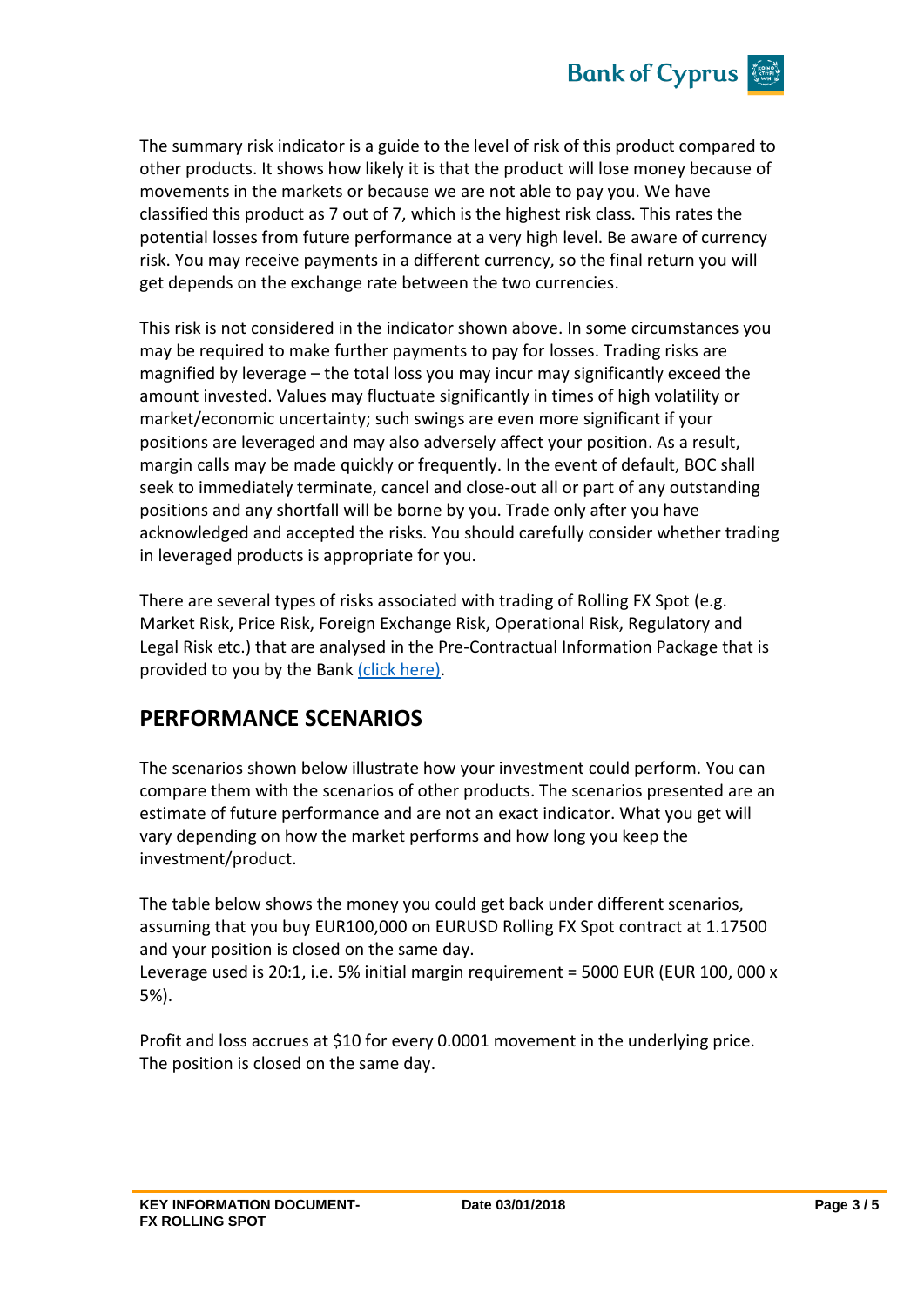

| Long<br>Performance<br><b>Scenario</b> | <b>Closing</b><br><b>Price</b> | <b>Price</b><br>Change | <b>Profit/Loss in USD</b>                                    |
|----------------------------------------|--------------------------------|------------------------|--------------------------------------------------------------|
| Favorable                              | 1.18675                        | $+1%$                  | $(1.18675 - 1.1750)$ x 100,000 = \$1,175 PROFIT              |
| Moderate                               | 1.16913                        | $-0.5%$                | $(1.16913 - 1.1750) \times 100,000 = -5587.50$ LOSS          |
| Unfavorable                            | 1.16325                        | $-1\%$                 | $(1.16325 - 1.1750) \times 100,000 = -\frac{1}{2}1,175$ LOSS |
| <b>Stress</b>                          | 1.11625                        | $-5%$                  | $(1.11625 - 1.1750) \times 100,000 = -55,875$ LOSS           |

#### **WHAT HAPPENS IF BOC IS UNABLE TO PAY OUT?**

Bank of Cyprus PCL is a fully accredited European Bank. It is regulated by the Central Bank of Cyprus. It is a fully owned subsidiary of Bank of Cyprus Holdings Public Limited Company, a company admitted to listing and trading on the London Stock Exchange (LSE) and the Cyprus Stock Exchange (CSE).

Where you have been categorised as a retail client, you may, under certain preconditions, be entitled to compensation from the Deposit Guarantee and Resolution of Credit and Other Institutions Scheme.

## **WHAT ARE THE COSTS?**

Before you begin to trade Rolling FX Spot you should familiarise yourself with all commissions, fees, and other charges for which you will be liable. These charges will reduce any net profit or increase your losses. For more information please refer to the Cost & Charges document that is provided to you prior to the opening of the trading account.

| Breakdown of possible costs associated with Rolling FX Spot |                                                                |                                                                                                                                                                                                                                            |  |  |
|-------------------------------------------------------------|----------------------------------------------------------------|--------------------------------------------------------------------------------------------------------------------------------------------------------------------------------------------------------------------------------------------|--|--|
| <b>One-off costs</b>                                        | Spread                                                         | The difference between the bid (sell) price and the offer<br>(buy) price. Spread is dependent on many different factors,<br>including but not limited to, the underlying liquidity and<br>volatility, time of day and notional trade size. |  |  |
|                                                             | Commission                                                     | The fee charged for the service of carrying out the<br>transaction, subject to a minimum fee on small notional<br>trade sizes.                                                                                                             |  |  |
|                                                             | Profit/Loss Currency<br>Conversion                             | The fee charged for converting realised profit/loss from the<br>instrument currency to the account currency.                                                                                                                               |  |  |
| <b>Ongoing costs</b>                                        | Tom/Next swap<br>points (Forward<br>Price)                     | The swap points used are calculated using the tom/next<br>swap feeds from Tier-1 banks, plus/minus a mark-up.                                                                                                                              |  |  |
|                                                             | Financing of<br>unrealised profit/loss<br>(Financing Interest) | Any unrealised profit/loss that is rolled from one day to the<br>next is subject to an interest credit or debit.                                                                                                                           |  |  |